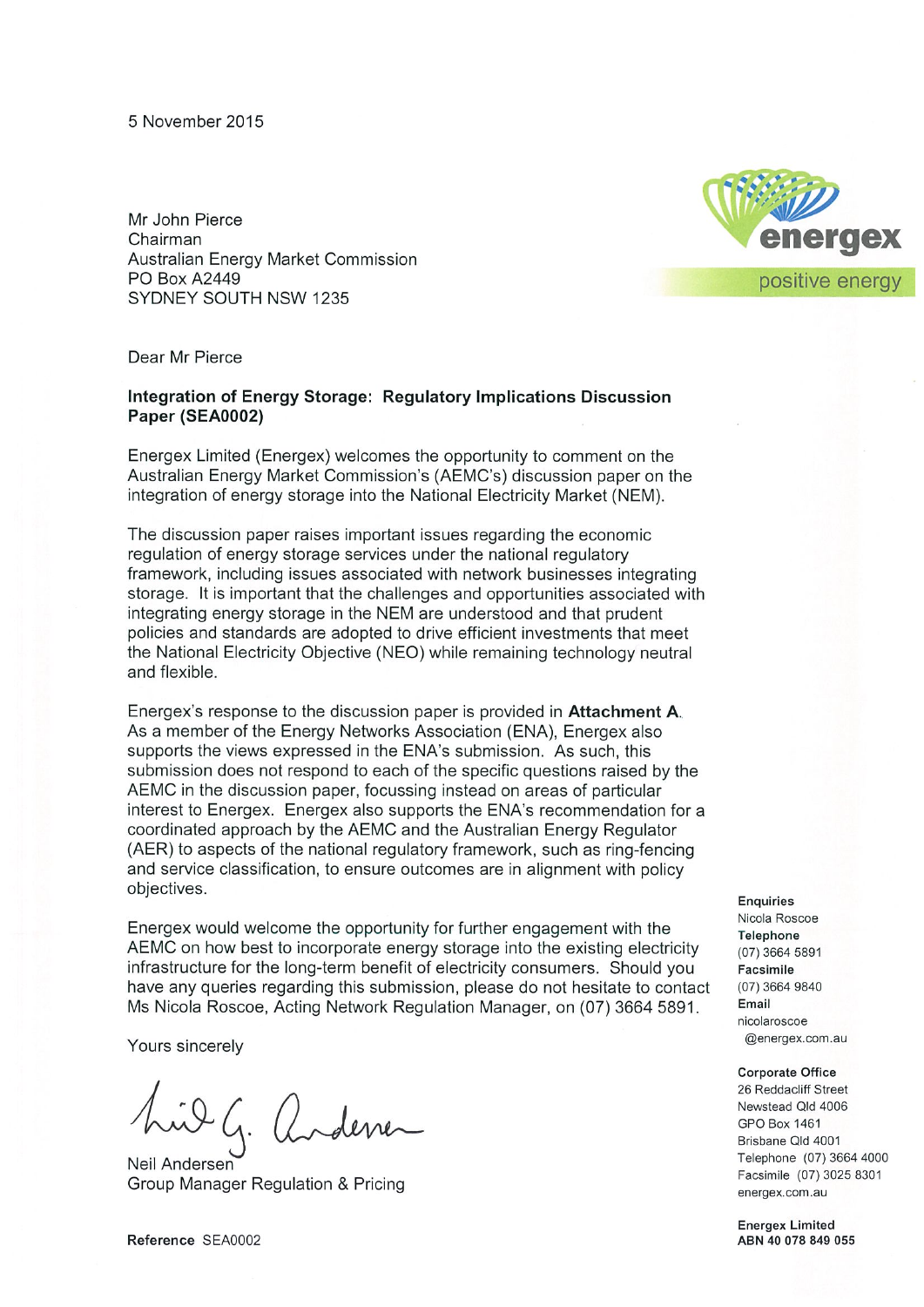# Energex

**Integration of Energy Storage: Regulatory Implications Discussion Paper (SEA0002)** 

**November 2015**



positive energy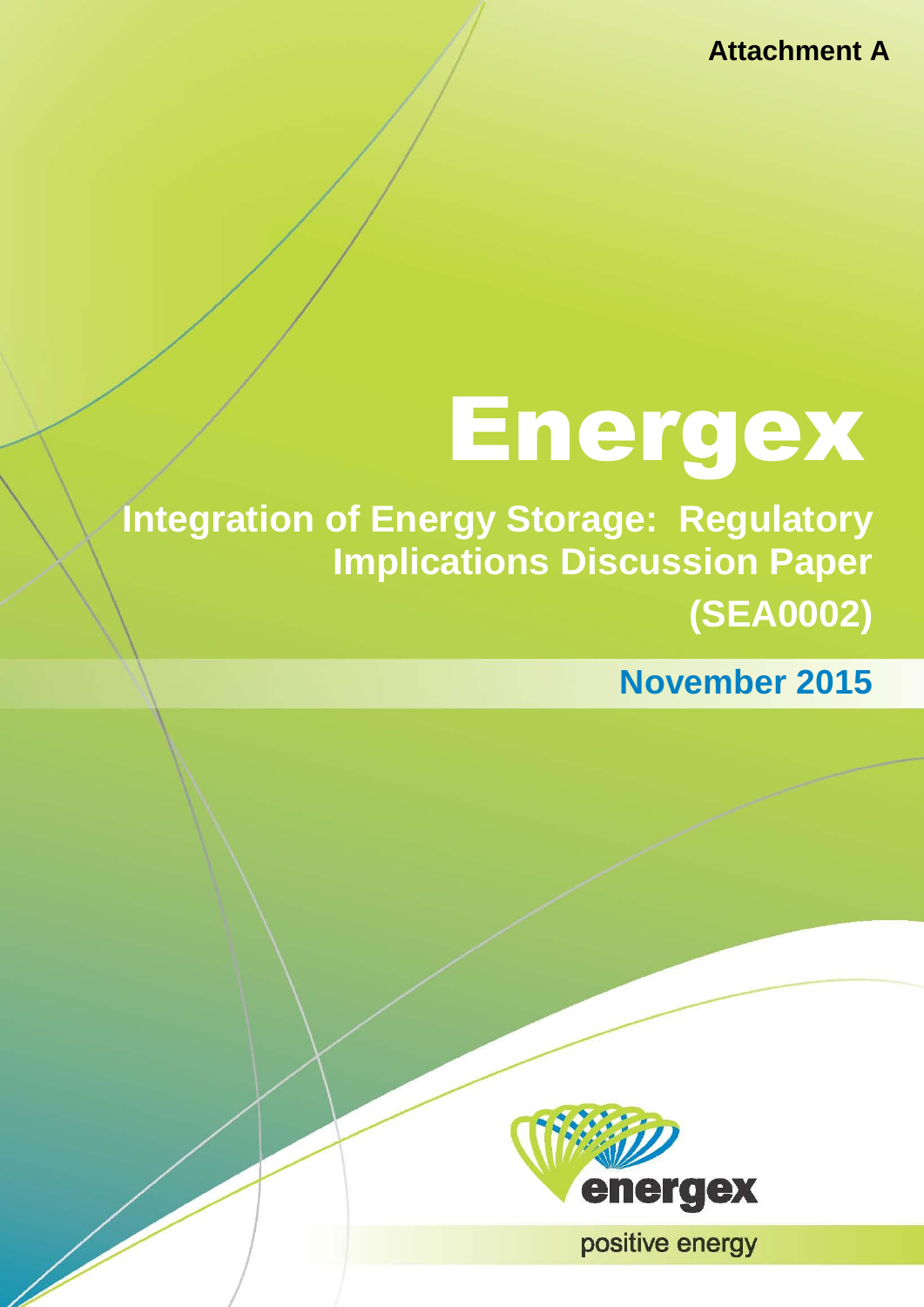Energex Limited (Energex) is a Queensland Government Owned Corporation that builds, owns, operates and maintains the electricity distribution network in the growing region of South East Queensland, including the poles and wires and underground cables used to connect houses and businesses to the electricity network. We provide distribution services to almost 1.4 million domestic and business connections, delivering electricity to a population base of around 3.2 million people.

© Energex Limited, Australia

This work is copyright. Material contained in this document may be reproduced for personal, in-house or non-commercial use, without formal permission or charge, provided there is due acknowledgment of Energex Limited as the source.

Requests and enquiries concerning reproduction and rights for a purpose other than personal, in-house or non-commercial use should be addressed to:

Group Manager Strategic Customer Interactions Energex GPO Box 1461 BRISBANE QLD 4001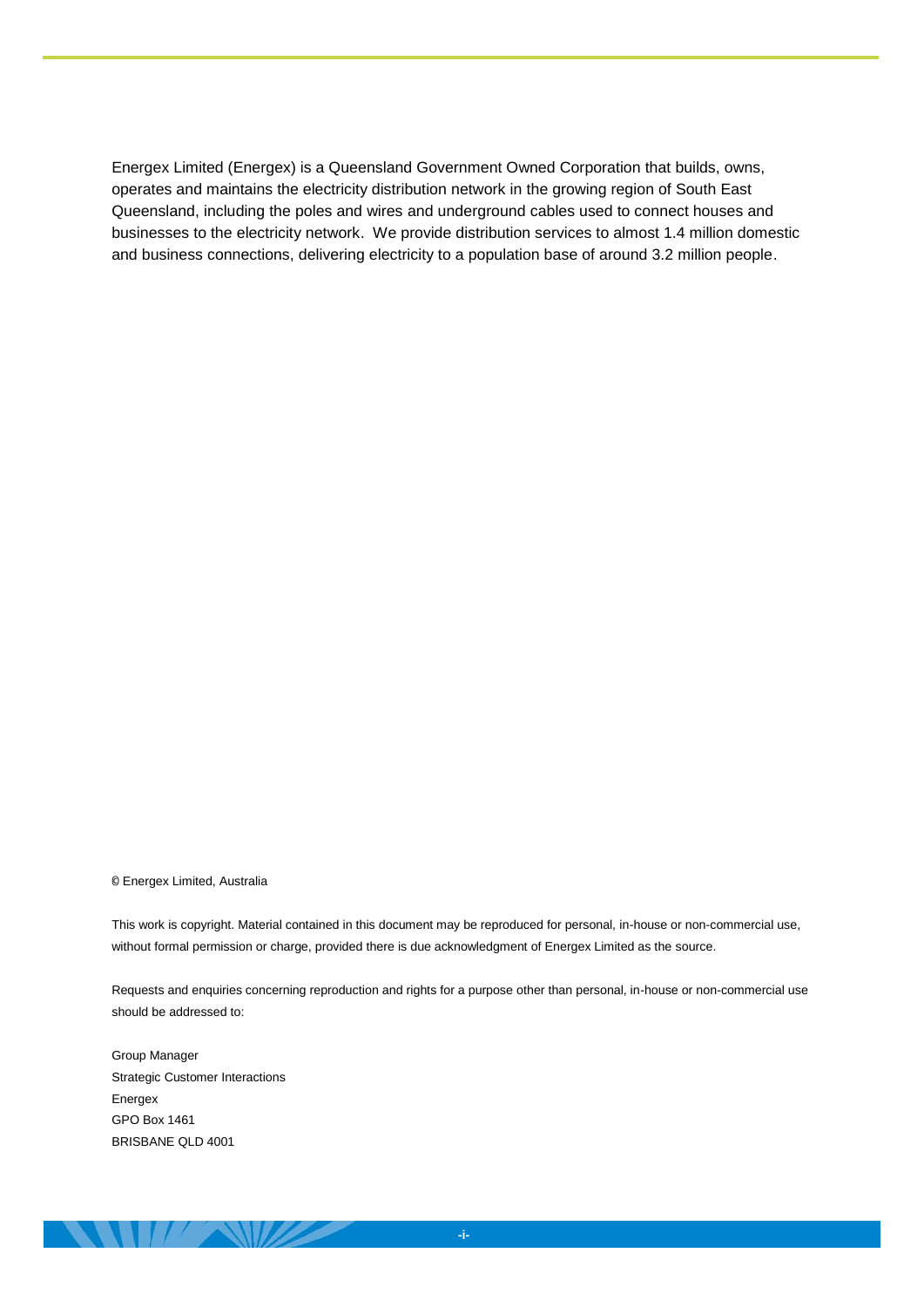# **Table of Contents**

| 2 <sup>1</sup> |     |  |  |
|----------------|-----|--|--|
| 3              |     |  |  |
|                | 3.1 |  |  |
|                | 3.2 |  |  |
|                | 3.3 |  |  |
|                | 3.4 |  |  |
|                | 3.5 |  |  |
|                |     |  |  |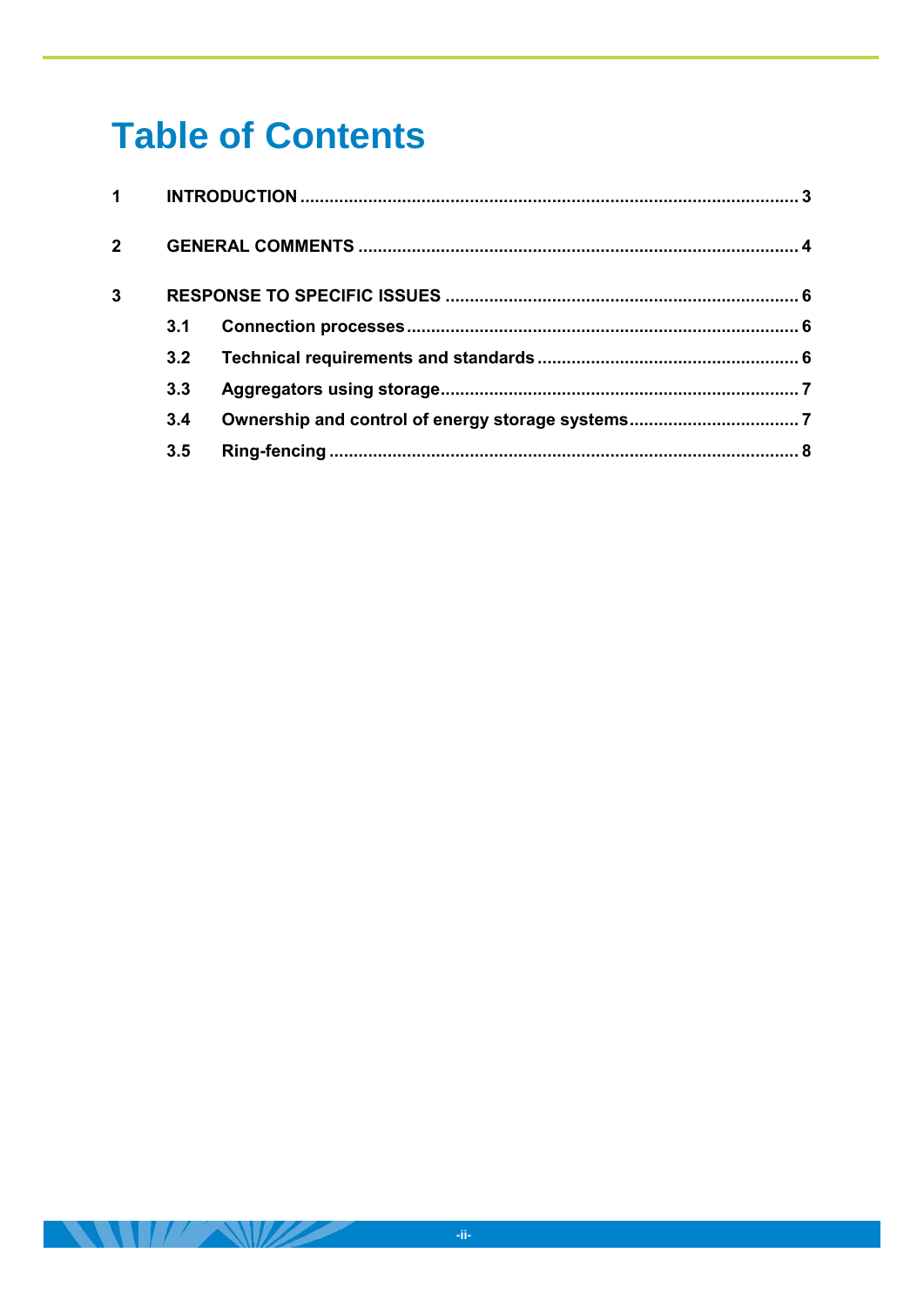# <span id="page-4-0"></span>**1 Introduction**

On 9 October, the Australian Energy Market Commission (AEMC) published a discussion paper that examines whether changes to regulatory frameworks are required to integrate energy storage into the electricity supply chain.

This discussion paper follows a technical assessment by the CSIRO on the potential application of different storage technologies across the electricity supply chain and the likely rate of mass-market uptake.

As part of stakeholder engagement, the AEMC is now seeking feedback on a range of issues, including issues associated with:

- End users and aggregators using storage;
- Network businesses integrating storage;
- Ownership and control; and
- Storage at the wholesale electricity level.

The AEMC has requested submissions on the discussion paper by 5 November 2015.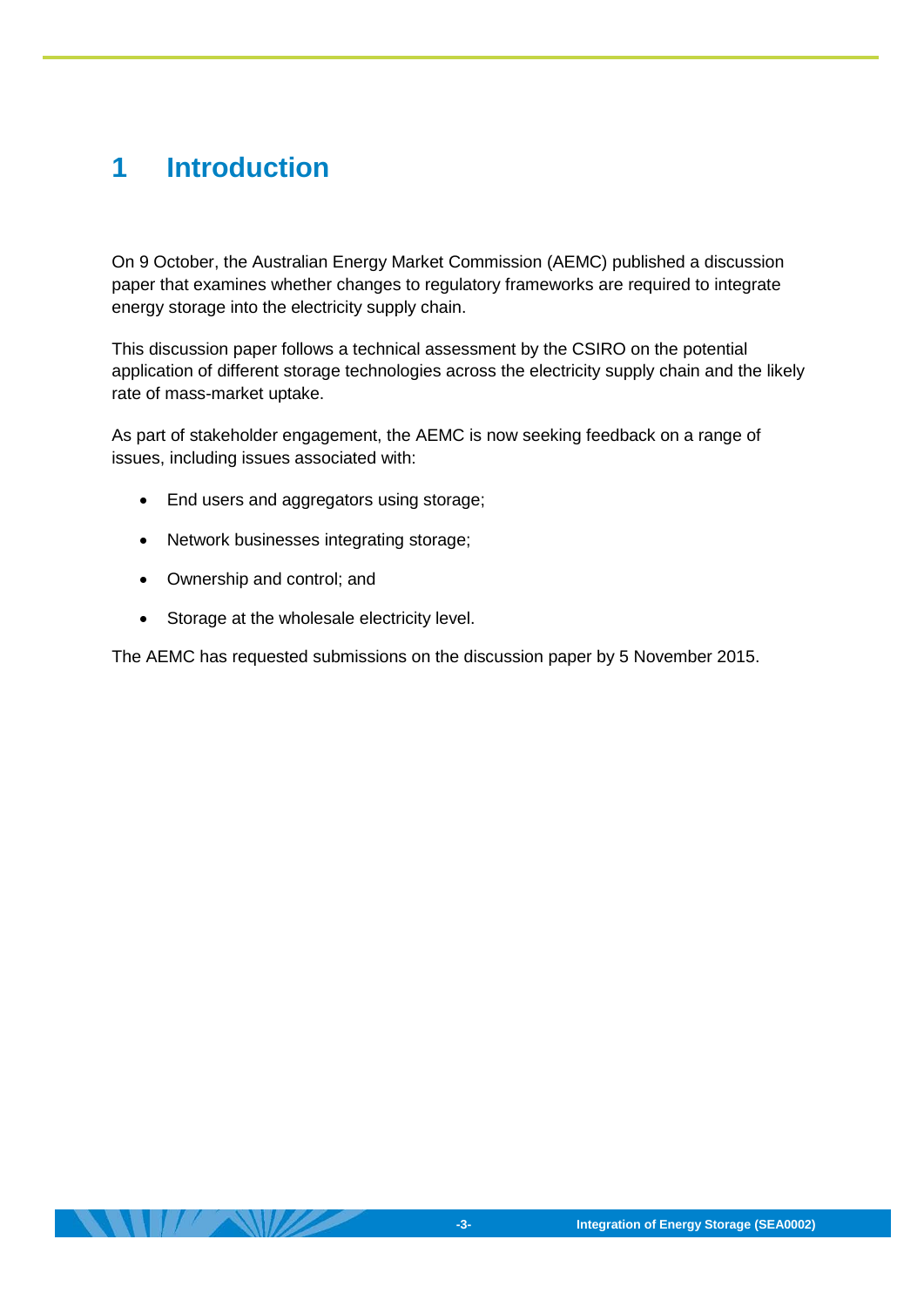# <span id="page-5-0"></span>**2 General comments**

Energex acknowledges that energy storage systems have the potential to offer significant benefits to customers, particularly existing customers with rooftop solar PV. Storage gives customers the ability to reduce electricity costs by storing excess energy for use during peak demand periods and can act as a backup system in the event of a power supply interruption on the network.

While high prices have limited the uptake of storage technologies to date, inverter technology has now become commonplace as a result of the growth in solar PV. The success of solar PV, in conjunction with improvements in battery technology, is enhancing the economics of more efficient energy storage for residential customers. In Energex's view, if managed appropriately, energy storage can be integrated with the existing electricity infrastructure to the benefit of customers.

Energex supports a diverse range of models for the ownership and control of energy storage systems. As highlighted in the AEMC's discussion paper, the benefits of energy storage could accrue to a variety of parties. Energex considers that the regulatory regime should not favour any particular outcome and that the market should be allowed to determine where the largest benefit sits without the regulatory regime distorting the market outcome.

As a network service provider, Energex recognises the potential opportunities for integrating energy storage within the existing electricity infrastructure for the long-term benefit of electricity consumers, the community and the economy generally. In particular, energy storage can effectively be utilised to:

- Provide network support as an alternative to the traditional approach of building more network infrastructure;
- Provide emergency power during network contingencies in the form of portable storage units;
- Replace diesel generation currently used for isolated area operation; and
- Support remote electricity systems where extension or upgrade of the electricity network is too costly, such as remote rural networks.

Historically, network businesses have invested in network options to meet their licence obligations. The costs of these investments have flowed through to customers as increases in electricity prices, which have been further exacerbated by the downward trend in energy consumption in recent years as a result of high electricity prices and solar PV uptake. Energy storage systems provide network businesses with a valuable option to improve the utilisation of the existing network and defer capital expenditure, in particular where a small amount of storage capacity can defer a large network investment. With advances in technology and associated decreasing costs, it is increasingly likely that energy storage will become a cost-effective and efficient solution to address network constraints, improve power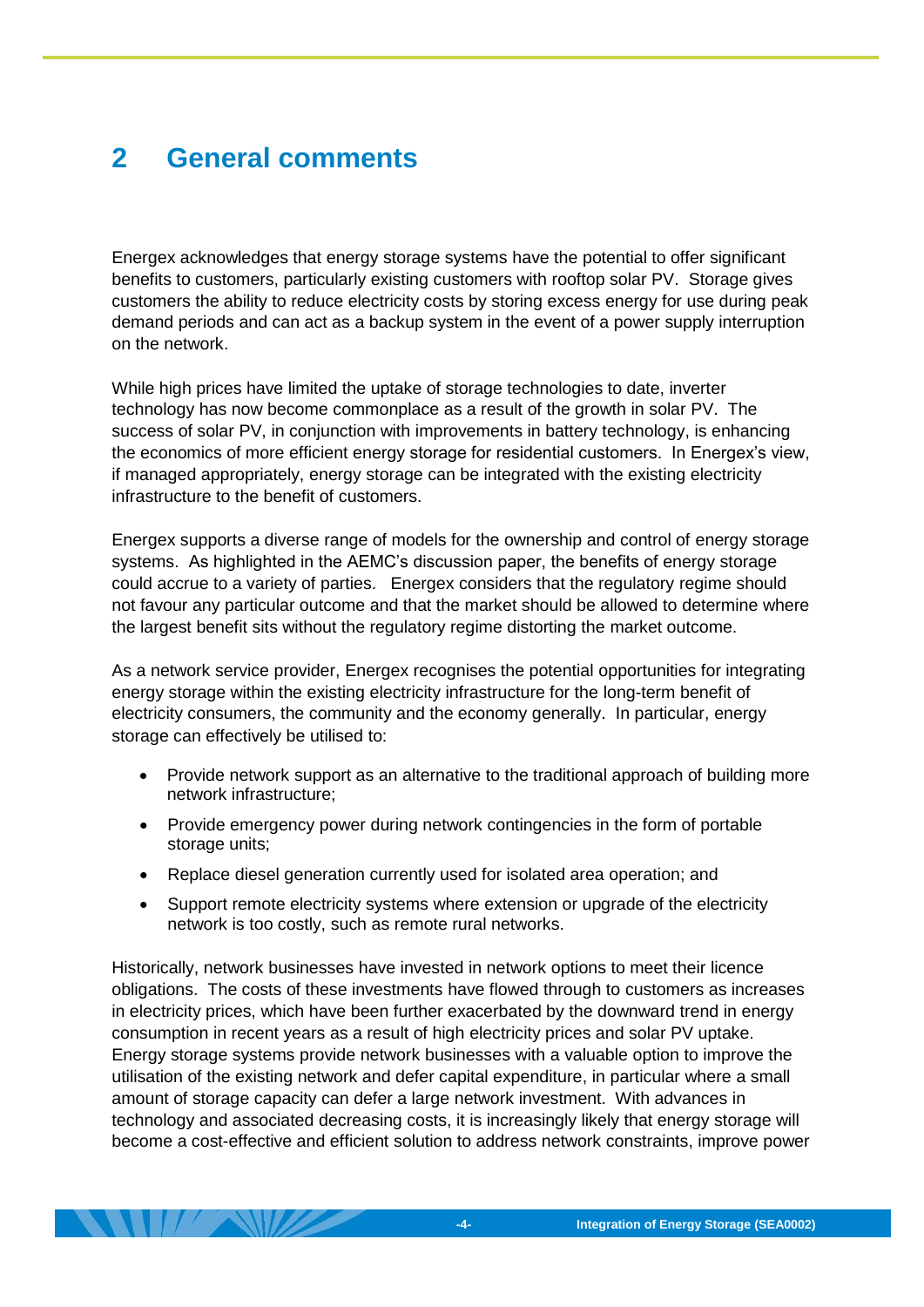quality and reliability and, if managed effectively, allow networks to potentially increase the quantity of renewable energy available from the grid. It is therefore important that network businesses should not be constrained from using energy storage as a potential non-network alternative.

Energex supports the AEMC's objective of ensuring that the market is flexible and resilient enough to accommodate new technologies. It is important that the challenges and opportunities associated with integrating energy storage in the National Electricity Market (NEM) are understood and that prudent policies and standards are adopted to drive efficient investments that meet the National Electricity Objective (NEO).

While Energex agrees with the AEMC's assessment that the current regulatory framework and associated processes are sufficiently robust to support the deployment of energy storage in the NEM with minimal change, it is also important to ensure that the regulatory framework is balanced, encourages efficient utilisation of infrastructure and ensures appropriate allocation and alignment of costs and benefits.

As a member of the Energy Networks Association (ENA), Energex supports the views expressed in the ENA's submission in response to the discussion paper. As such, Energex has not responded to the specific questions raised by the AEMC in this submission, focussing instead on areas of particular interest. Energex would also like to express its support for the ENA's recommendation that there should be a coordinated approach by the AEMC and the Australian Energy Regulator (AER) to aspects of the regulatory framework, such as ring-fencing and service classification, to ensure outcomes are in alignment with policy objectives.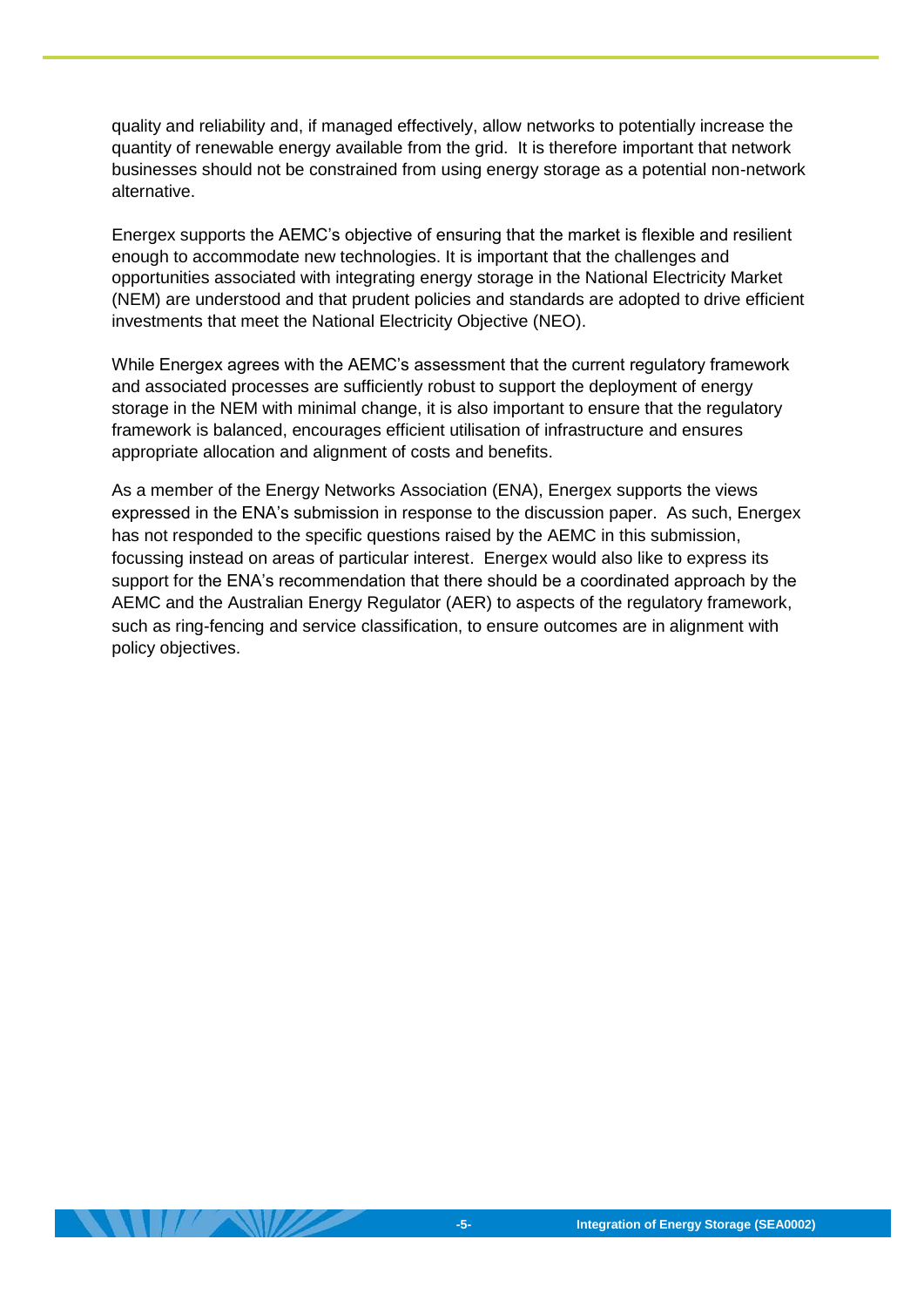# <span id="page-7-0"></span>**3 Response to specific issues**

#### <span id="page-7-1"></span>**3.1 Connection processes**

Energex agrees with the AEMC's assessment that the existing connection process under Chapter 5A of the National Electricity Rules (NER) for micro-embedded generators sufficiently accommodates customers seeking to install storage behind-the-meter. As the AEMC has acknowledged in the discussion paper, the existing definition of "microembedded generator" covers energy storage systems connecting to the distribution system with the intention of exporting electricity to the grid.

Energex has successfully connected over 300,000 solar PV systems and approximately 60 energy storage devices to date and has one of the highest penetrations of solar PV in the world. As connecting energy storage devices is effectively no different to connecting solar PV systems, Energex does not consider that current connection processes or requirements are a barrier to customers seeking to connect energy storage to the distribution network.

Energex also does not consider there to be any significant process issues or barriers associated with connecting large-scale storage systems under Chapter 5 of the NER that would warrant special attention.

## <span id="page-7-2"></span>**3.2 Technical requirements and standards**

Energex notes the AEMC's concern that technical requirements and standards, such as AS/NZS 4777, may give network businesses too much control over energy storage systems connected to the distribution network. However, Energex does not believe this to be a valid concern as the primary purpose of AS/NZS 4777 is not to provide control to any one party but to ensure the overall safety, reliability and performance of the inverter when connected to the electricity distribution system. Nor does standardising control interfaces constitute a barrier to competition. It simply provides a standard interface to enable control rather than having numerous proprietary control systems. Coordinating control across multiple control systems with differing interfaces poses a substantial cost to any participant looking to maximise the benefit of energy storage systems.

AS/NZS 4777 was developed in consultation with a wide range of industry and technical experts, including not only distribution businesses but also representatives from the solar industry and inverter manufacturers. It has been aligned, wherever possible, with international standards, including the International Electrotechnical Commission (IEC) standards. Given that Part 2 of AS/NZS 4777 has only just been released in October 2015 and Part 1 will be released in the near future, Energex considers that a review of the technical requirements covered by this standard is neither necessary nor appropriate at this time. Australian standards are reviewed on an "as needs" basis and Standards Australia is responsible for coordination of those reviews.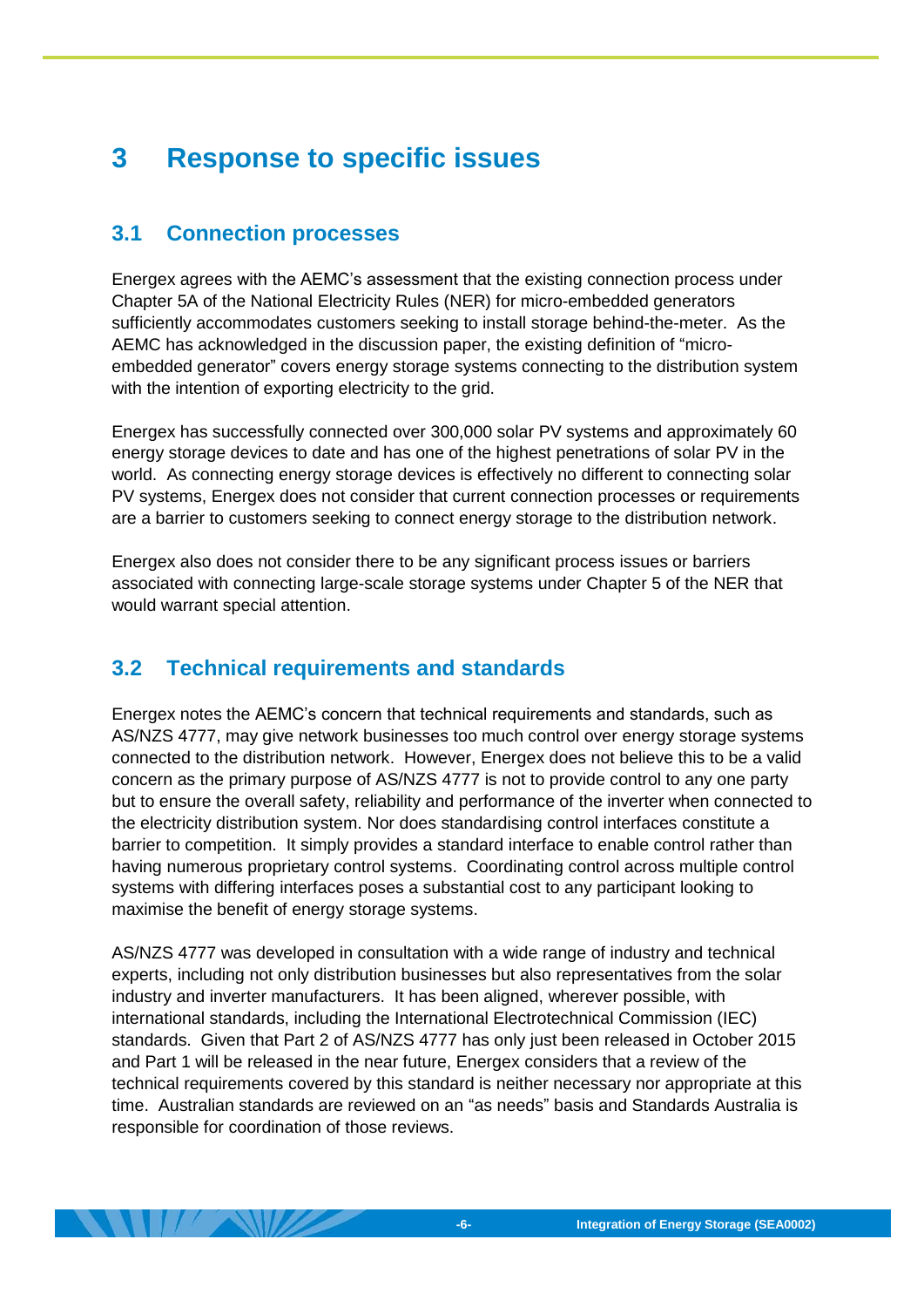Energex also notes the AEMC's preliminary finding that there may be merit in investigating the potential for standardising technical requirements applied to behind-the-meter storage systems connecting to distribution networks. While Energex appreciates that having standard connection requirements is attractive in theory, it should be borne in mind that distribution networks vary greatly in their nature and configuration, from high-density urban networks to remote rural networks. This diversity of configuration would therefore make it problematic to develop a "one size fits all" connection standard for the entire NEM.

## <span id="page-8-0"></span>**3.3 Aggregators using storage**

Energex encourages the aggregation of energy storage in the right locations, particularly as distribution businesses will be seeking access to those services to manage excess solar PV generation and peak demand in localised constraint areas of their networks.

However, the development of adequate protocols will be necessary to prevent potential system instability issues which may arise when large concentrations of storage are used by aggregators to respond to market events such as pool prices or frequency excursions.

Energex considers that connection requirements should be flexible enough to allow transparent decision-making by the network service provider to manage the network risks arising from localised and large-scale energy storage in the same way that a large-scale generator would be required to satisfy connection requirements.

AS/NZS 4777 has been designed with features such as reactive power control and the ability to set ramp rates that can help manage these issues and increase the amount of available aggregation.

## <span id="page-8-1"></span>**3.4 Ownership and control of energy storage systems**

In its discussion paper, the AEMC has raised concerns regarding the degree of control distributor businesses ostensibly may have over customer- or retailer-controlled storage and whether connection processes and technical standards should be reviewed with a view to limiting that control and removing perceived barriers to competition.

Energex does not consider that there is any justification for energy storage to be treated differently to other devices currently controlled by distribution networks. Energex has, for many years, had demand management programs in place to control customers' hot water, pool pump and air-conditioner loads. There are currently around 750,000 customers in South East Queensland with appliances under control either through the customer choosing a lower-cost tariff option or taking up direct incentives offered by Energex. It is a misconception that distribution businesses are in a position to force customers to allow them to control their devices without consent. Control exercised by distribution businesses is facilitated through customer choice, i.e. through tariffs, incentives or loading shedding agreements.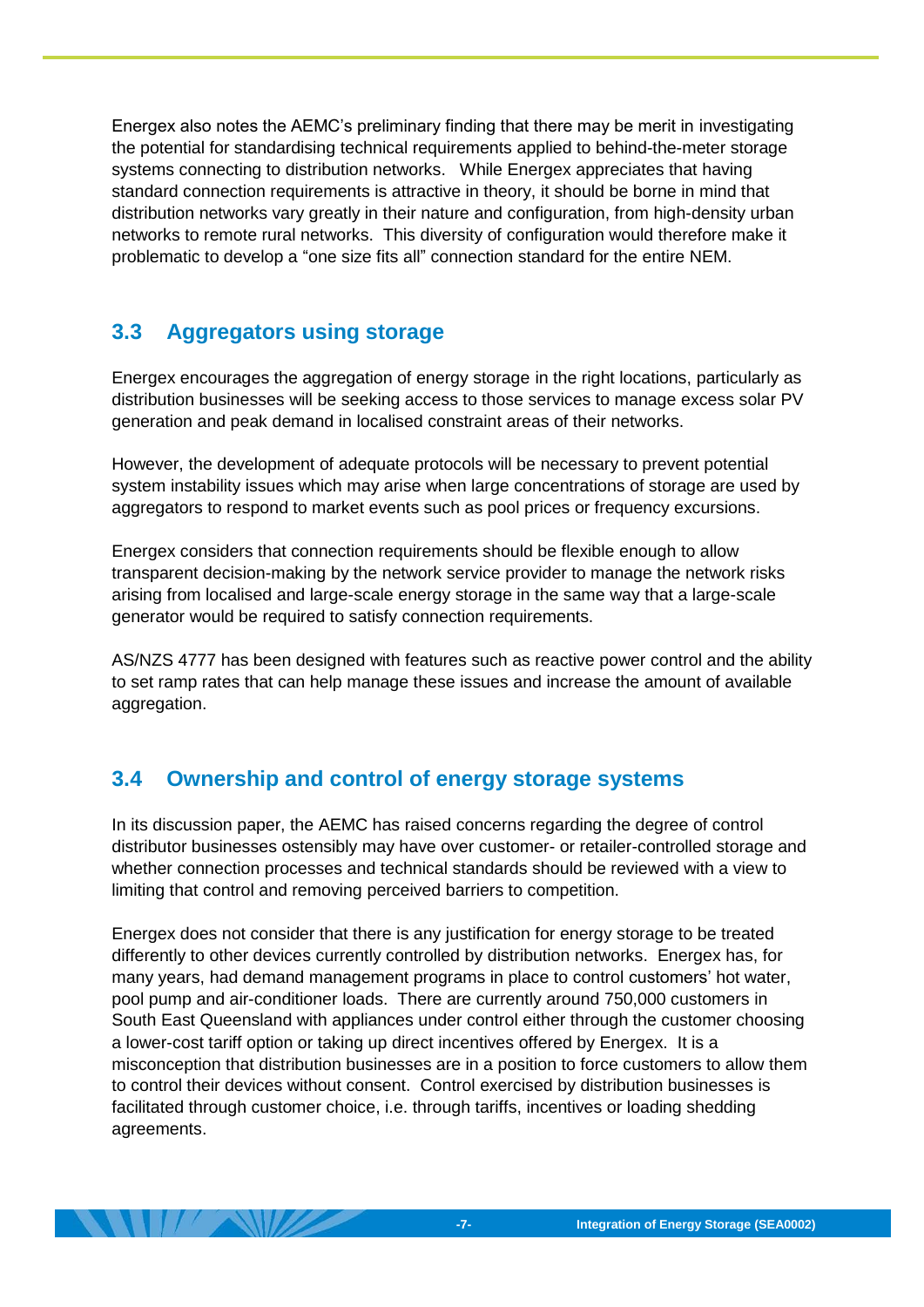Energex is already actively trialling the connection of energy storage systems on its network under the demand management incentive allowance to better understand how energy storage will interact with the network and provide benefits to customers. These marketbased trials are being conducted in partnership with companies selling energy storage systems to customers. Trial participants will be paid an incentive by Energex for controlling their storage device in a way that is beneficial to the network and other customers. Energex will also obtain power quality data from the metering installation at participating customers' premises to understand the impact energy storage systems are having on the network and the potential benefits for solar PV hosting capacity.

Where economically viable, Energex will continue to offer a value proposition to customers to permit some level of control. Appropriately designed network tariffs can encourage optimal use of energy storage systems for customers, retailers and networks. Where tariffs are not able to deal with localised constraints and power quality problems such as voltage rise and unbalance, Energex intends to continue to offer direct incentives to encourage control.

Energex can also see a role for network operators in aggregating the benefits of control of certain technologies such as energy storage systems. Energex would compensate customers for this level of control, working with customers to ensure their level of utility from their technology investment is not compromised. The benefits of the load control would then be shared with all customers in the form of lower network costs over the medium to longer term.

If distribution businesses are prevented from being able to offer a tariff or value proposition to customers that permits the control of energy storage devices, there will be flow-on implications to the overall cost of supplying electricity. Preventing network business from having ownership and control of behind-the-meter storage devices could result in loss of efficiency in delivery and reduced customer benefit through increased transaction costs (which will ultimately flow on to customers).

#### <span id="page-9-0"></span>**3.5 Ring-fencing**

Energex does not agree with the AEMC's assessment that "strict" ring-fencing provisions must be applied to network businesses seeking to install energy storage behind-the-meter in order to facilitate effective competition in the market. While some degree of ring-fencing may potentially be warranted, any regime should be structured carefully so as to ensure it is a proportionate response to a clearly-defined "problem".

Energex does not consider distribution businesses have any significant influence on the development of the energy storage systems market and would question that a market power "problem" exists in the provision of energy storage services. Moreover, Energex highlights that the potential costs of imposing unnecessarily onerous ring-fencing measures on network businesses could be substantial, with increased transaction costs from a loss of economies of scale.